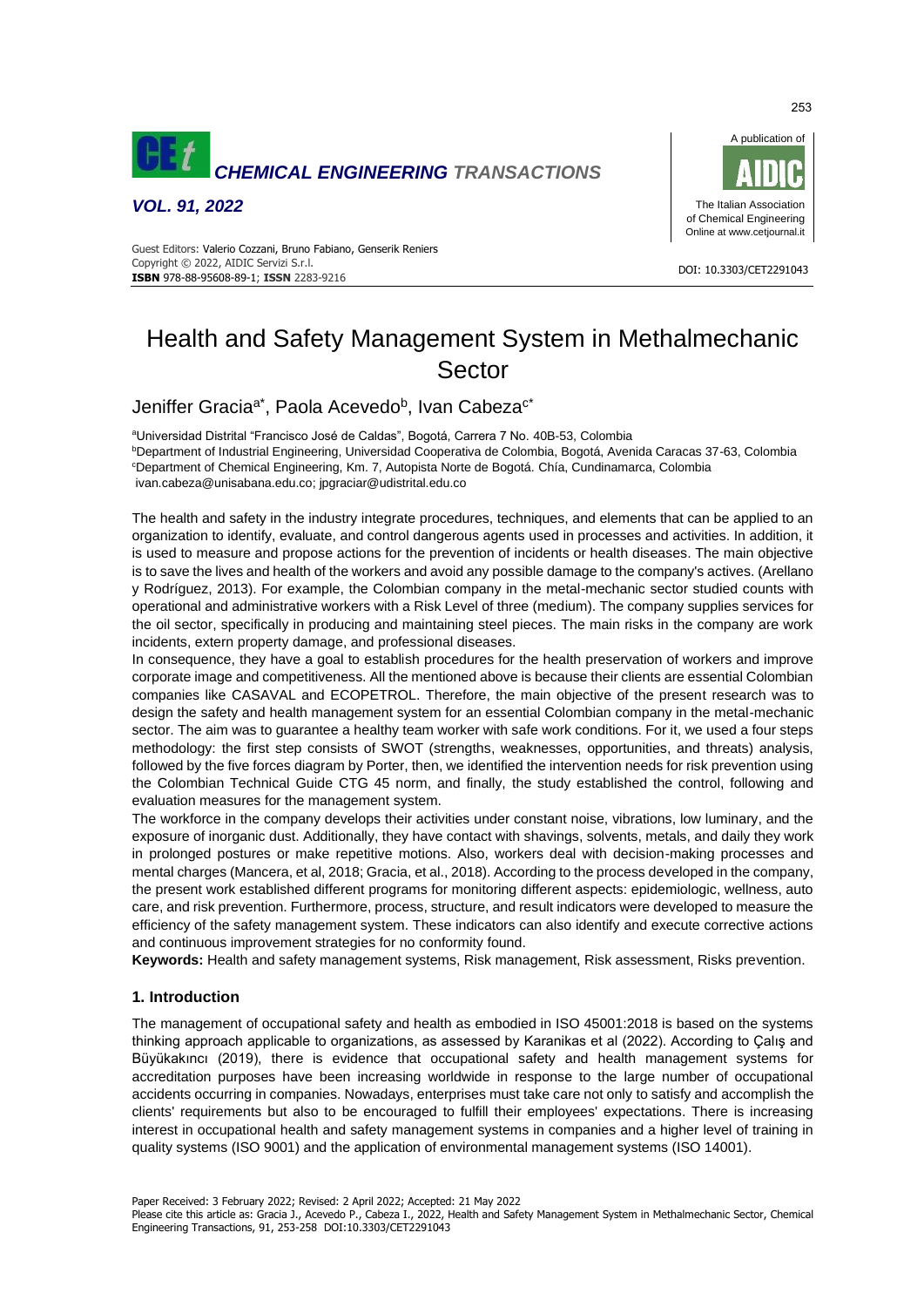Implementing these management systems has shown considerable savings in all types of organizations (Redinger & Levine, 2010). For this purpose, it is crucial to implement management systems to continuously improve the work conditions, safety, risk reduction, and compliance with the norms related to these aspects to avoid penalties and fines (Delvika & Mustafa, 2019). As Stefana and Paltrinieri (2020) point out, in the industry, it is crucial to analyze the risks from the people, the processes, and the physical plant, to detect the dangers and thus recognize the risks and their consequences. According to the study carried out by Santos et al, (2013) and consistent with Vinodkumar y Bhasi (2011), there are different benefits for small companies that implement Occupational Health and Safety Management Systems, among which the following stand out: improvement of working conditions, compliance with regulations and the generation of better internal communication for the worker about occupational risks. In this way, the number of accidents and their associated costs is reduced, thus improving the internal and external corporate image, and increasing the profitability of the companies. There are also other benefits, such as reducing absenteeism and the rate of reported occupational illnesses. (Santos et al, 2013). In addition, the prevention and mitigation of labor diseases and accidents are the responsibilities of the management and employees in an enterprise. That is why enterprises must create, implement, and maintain health and safety management systems to show continuous improvement according to the actual norms for safety and health and contribute to keeping the employers with the best conditions in terms of health and safety.

Furthermore, it is mandatory to implement control measures in each one of the processes in the company that intern, and external organizations will audit to validate the system (Cruz & Mercado, 2015). The case study of this paper is about a company in the metal-mechanic sector in Colombia. The company does not have a health and safety management system implemented. Because of it, it is under vulnerability to risk and safety incidents, damage to the own property, damage to external properties, and present labor diseases. To solve this situation, the company established procedures for maintaining and preserving the worker's health. Also, they want to improve the corporative image and competitivity to reach new clients like CASAVAL and ECOPETROL, big Colombian enterprises that choose their providers with management systems implemented. For this reason, the objective of this contribution is to illustrate some elements that are part of the design of the Occupational Health and Safety Management System carried out in the metal-mechanical company of the study, which, through its implementation, will allow the company to have a healthy human team in a safe workplace, following current regulations.

#### **2. Materials and methods**

The methodology used in the present work has four main steps. The first step is related to the initial diagnostic where the activities developed are: a) Checklist elaboration due visits to the company where it was possible to determine the specific situation in the risk and safety issues. b) Brainstorming to determine the measures for the risk and safe intervention. c) Pareto diagram elaboration to identify the compliance of the requirements for risk and safety issues. d) Interviews with workers of the company to measure the knowledge about the company structure. e) SWOT analysis. f) Porter´s five forces analysis. g) Causes tree for the incidents presented in the company. h) Analysis of the documents about risk and safe aspects reviewing the accomplishment with the Colombian norms and laws. The second step consists of formulating the intervention acts for risk and safety management based on the Colombian methodology CTG 45 Icontec. For this purpose, a risk overview and a risk matrix were elaborated to determine the company's level of risk and establish the intervention acts for each risk and safety issue found. In addition, using a cause-and-effect diagram and the 5W2H method was possible to explore the cause-effect issues due to the risks found in the first step and analyze the selection criteria for the interventions proposed. According to the actual norms, the third step was to establish the documentation needed in the risk and safety management system for the case study company. Finally, the fourth step was defining the control measures, the following methods, and the risk and safety management system's evaluation using a matrix with structure, process, and result indicators.

#### **3. Results and Analysis**

#### **3.1 Risk and safety diagnostic**

After developing the activities for the diagnostic, the results show that the accomplishment level in the metalmechanical company was 74%. However, regarding the requirements of the norm, the accomplishment percent calculated was 26%.

## **3.1.1 SWOT analysis**

Thanks to the interviews to each one of the employees, the elaboration of a check list and a SWOT analysis was possible to establish and to identify the condition of the enterprise regarding the accomplishment of the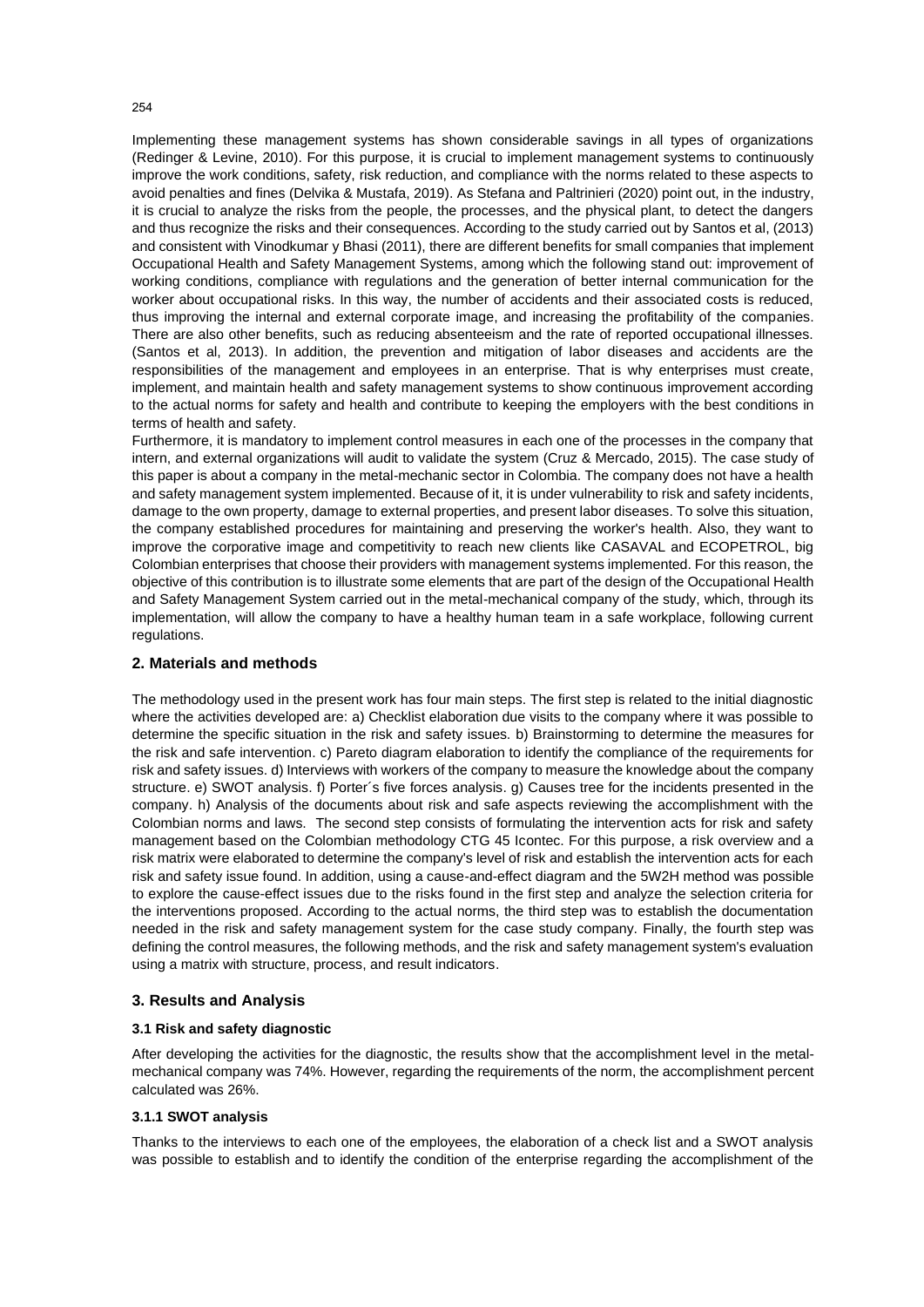requirements of the norms. Table 1 show the results found in the metal-mechanical company of the study (Górny, 2020).

|                                                                                                                                          | <b>STRENGTHS (S)</b>                                                                                                                                            | <b>WEAKNESSES (W)</b>                                                                                                                 |
|------------------------------------------------------------------------------------------------------------------------------------------|-----------------------------------------------------------------------------------------------------------------------------------------------------------------|---------------------------------------------------------------------------------------------------------------------------------------|
|                                                                                                                                          | adequate<br>The<br>company<br>has<br>an<br>infrastructure to carry out<br>productive<br>activities.                                                             | Personnel not very committed to the use<br>of security elements.                                                                      |
| <b>IFAS</b>                                                                                                                              | Employees<br>have<br>the<br>necessary<br>protection elements to carry out their<br>work.                                                                        | Personnel<br>poorly trained<br>the<br>in<br>occupational<br>health<br>and<br>safety<br>management system.                             |
|                                                                                                                                          | They have security standards in each of<br>the organization's areas of operations.<br>Employees are trained to carry out their                                  | Lack<br>of<br>knowledge<br>regarding<br>occupational health and safety issues.<br>Little culture related to safety and health         |
|                                                                                                                                          | work, as well as in the use of personal<br>protection elements.                                                                                                 | at work.                                                                                                                              |
|                                                                                                                                          | Willingness and commitment by the<br>organization for the implementation of                                                                                     | Lack of activities and programs that<br>encourage self-care.<br>Full compliance with the requirements                                 |
| <b>EFAS</b>                                                                                                                              | the occupational health and safety<br>management system.                                                                                                        | established in the regulations is not<br>evidenced.                                                                                   |
|                                                                                                                                          |                                                                                                                                                                 | There is no adequate monitoring of the<br>existing risks in the company, since there<br>are no human resources personnel.             |
|                                                                                                                                          |                                                                                                                                                                 | Lack of control of occupational risk<br>factors. Bad financial situation.                                                             |
| <b>OPPORTUNITIES (O)</b>                                                                                                                 | <b>STRATEGIES SO</b>                                                                                                                                            | <b>STRATEGIES WO</b>                                                                                                                  |
| To design and implementation of the<br>management system for occupational<br>health and safety.                                          | To implement effective and truthful<br>information channels.                                                                                                    | To carry out workplace inspections at<br>least once a month to keep workers<br>informed of the risks to which they may<br>be exposed. |
| Easy access to information for the<br>implementation of the occupational<br>health and safety<br>management<br>system.                   | To carry out preventive maintenance to<br>lathes and machines used daily by<br>workers.                                                                         | Make<br>employees<br>aware<br>οf<br>the<br>importance of the occupational health<br>and safety management system.                     |
| The company is on time to improve<br>the safety and health of its workers,<br>and thus reduce costs and gain<br>greater competitiveness. | To verify that the safety equipment used<br>by the workers is in optimal conditions for<br>its use and protection.                                              | To start a training program related to<br>safety and health at work.                                                                  |
| Continuous improvement of the<br>system once it is implemented.<br>Provide quality of working life to<br>company workers.                | To provide elements that can be helpful<br>when taking active breaks such as stress<br>balls.                                                                   | To choose the occupational health and<br>safety watch.                                                                                |
| To<br>implement<br>programs<br>that<br>encourage self-care with the help of<br>the Occupational Risk Insurer.                            | To provide training on safety and health<br>at work.                                                                                                            | Review plan by the watchman that the<br>regulations are being complied with and<br>also the constant and adequate use of<br>PPE.      |
| <b>THREATS</b>                                                                                                                           | <b>STRATEGIES ST</b>                                                                                                                                            | <b>STRATEGIES WT</b>                                                                                                                  |
| Exposure<br>of<br>the<br>worker<br>to<br>occupational hazards.                                                                           | and<br>of the<br>Design<br>implementation<br>occupational<br>health<br>and<br>safety<br>management system.                                                      | To design and implement an emergency<br>plan.                                                                                         |
| Possible work accidents that can have<br>a high cost for the company.                                                                    | Manage hazards and risks, identifying,<br>evaluating and seeking due control over<br>them.                                                                      | To<br>design<br>methods<br>for<br>hazard<br>identification and risk assessment.                                                       |
| Fine by the entities in charge of<br>controlling the HSMS, after carrying<br>out the respective inspection and<br>surveillance.          | Take prevention and control measures.<br>To take actions so that the HSMS is<br>executed and fully comply with the<br>established<br>requirements<br>in.<br>the | To train workers regarding the risks to<br>which they are subjected on a daily basis<br>in the area where they work.                  |
|                                                                                                                                          | regulations.                                                                                                                                                    |                                                                                                                                       |

*Table 1 SWOT analysis of the occupational health and safety management system Inducast*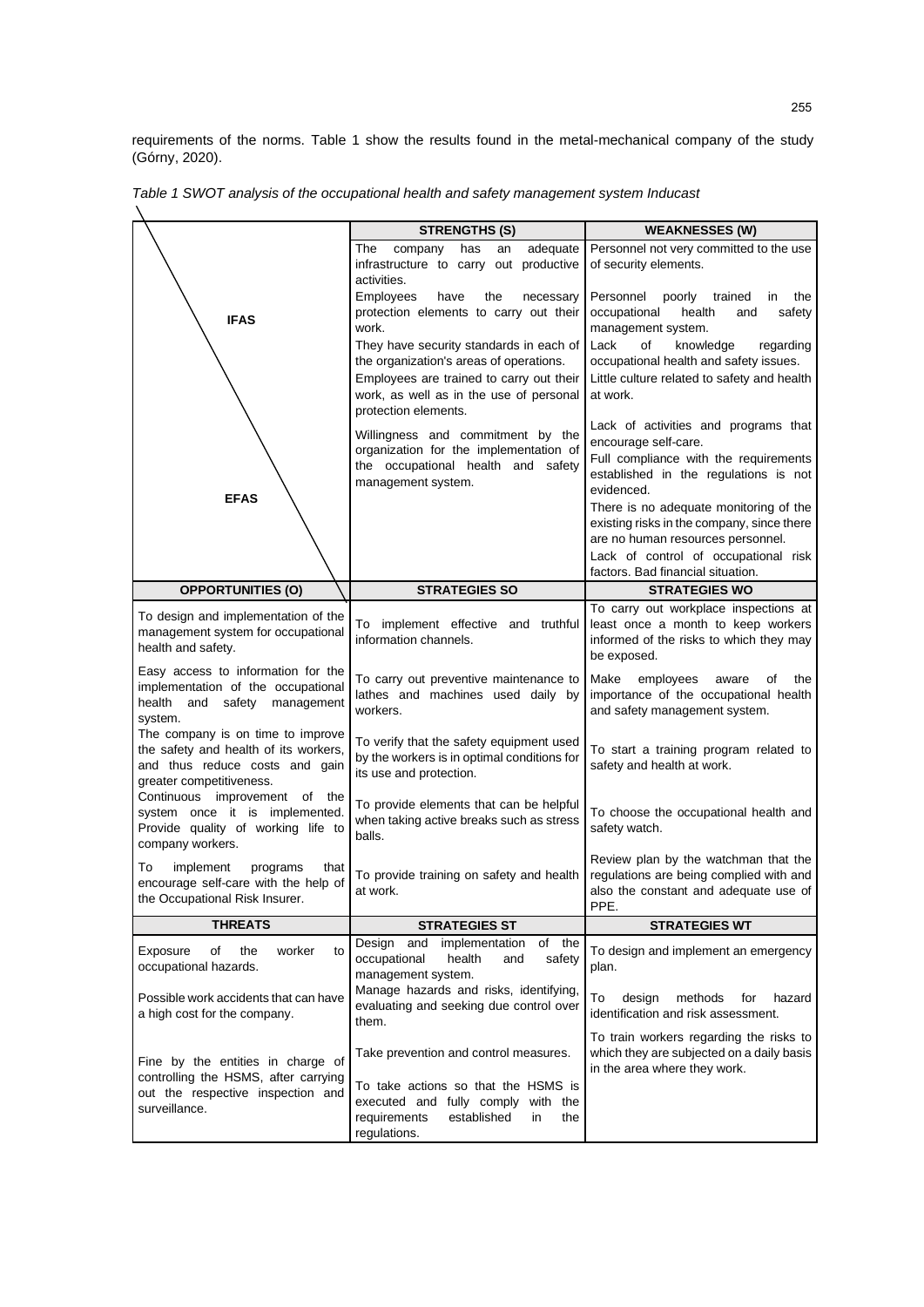**3.2 Labor risk analysis and formulation of control measures** 

Using the results obtained by a risk identification and risk evaluation matrix regarding to the company's activities it was possible to establish the intervention measures to control and minimize the risk type I (non-acceptable) and II (acceptable under specific control) evaluated. With these intervention measures, the company can prevent incidents and labor diseases affecting the workers and the organization. Figures 1 and 2 show the graphic resume of the qualitative evaluation performed according to the CTG 45 norm and classified by productive processes and administrative procedures (Walker, D. Tait, R., 2004).



*Figure 1 Risk Analysis in Inducast's production process using CTG 45 methodology*

The workers of the operative area are under exposition to continuous noise, vibrations, and inorganic dust generated by the equipment. Also, they work without enough light and contact residues, solvents from the cleaning operations, and metals. In addition, they expressed that the head of the area generates stress in labor (Zhang, et al., 2010).



*Figure 2 Risk Analysis in Inducast's administration process using CTG 45 methodology*

256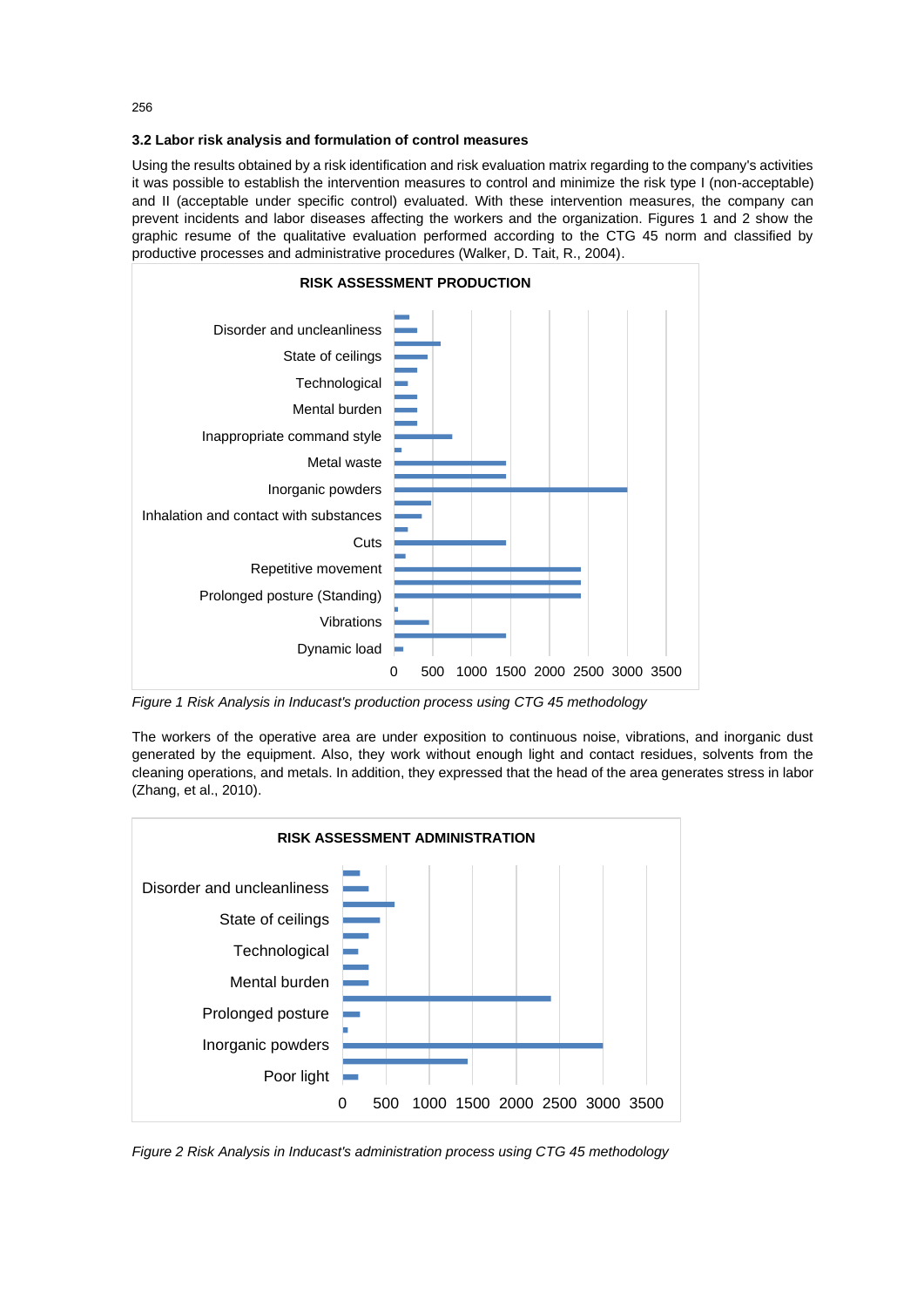Regarding the administrative area, the light is insufficient, and there is continuous noise and expositions to organic dust. The workers in the area are in the same posture for a long time and must do repetitive movements. In addition, the activities developed by them are for decision-making and with a high load of mental activities, representing psychological risk. Once the main labor risk in the company was determined, it was possible to carry a cause-effect analysis using Ishikawa methodology.

#### **3.3 Analysis of the continuous improvement plan**

The number of items regarding the risk for safety and health care in the company found were eight: constant noise exposition, prolonged postures, physic effort, repetitive movements, cuttings, inorganic dust presence, inadequate management of the task and, stairs without maintenance. Since all these items cause damage to the health of the workers was necessary to formulate improvements for each one (Tudoran, et al., 2020) considering the 5W2H methodology.

The production area is higher risk because the main items are related to the machinery used in the manufacturing processes: manual lathe, CNC lathe, cutter, etc. Using these types of equipment produces discomfort to the workers that can cause diseases in the long term if there is no control in the operational activities. For the item of constant noise, the development of an auditive program where the employers receive capacitation to create conscience about the risk and how to prevent it. In the case of prologued posture at the operative area, the solution proposed is the creation of programs for wellness and active pauses for the management, measure, and control of the risk associated with this item.

In the production area, the workers require to make physical efforts to manage the raw materials and products. To do this movement, it is necessary that workers conserve a good posture and that they have the equipment required to do these operations. The production in the company is continuous, so the procedures to elaborate the different pieces are almost the same, and the workers must do repetitive movements that generate pain, diseases, and some accidents. To decrease the risk level, the company must reserve enough space and pause active programs to reduce the health issues.

The machines and tools used by the workers can be dangerous if safety measures are not considered and workers do not use the protection elements needed. To avoid cuttings and hits is mandatory to give workers all the tools needed. Due to the type of operations developed in the company, the production area generates inorganic dust that affects workers' health. To reduce this risk, the company organizes informative talks to teach all the people how they can avoid the exposition and the importance of using masks to prevent diseases. The stairs located in the company's production area are not in good condition, so in the action plan, the suggestion to repair it was included.

The company is looking to have a safe and healthy environment for the workers and better work wellness for operative and administrative. That is why they have the compromise to do all the necessary stuff to solve all the items identified following educational programs and the continuous improving thinking.

## **4. Conclusions**

The study used different tools and techniques to identify, solve and monitor the health, risk, and safety issues in a company in the metal-mechanical sector. The results of the risk panorama elaborated using the CTG 45 methodology, the Ikishawa diagrams, and the 5W2H analysis helps us to conclude that the health risk is less acceptable and the ones that generate severe health and safety risks are the ones related to continuous noise exposition (by the machinery employed in the production area). This situation is due to the lack of a preventive maintenance program and the raw materials used in the production process like metals that need machinery highly dangerous and with a high probability of generating cuts in arms and legs.

Furthermore, the risk of losing an arm or a leg is high due to the direct contact with the residual streams like shavings. The programs developed are epidemiologic care, hearing loss, active pauses, solid management, stress management, protection elements, wellness, personal care, prevention of accidents and incidents, procedures, formats, and instructions for health, risk, and health. All the documents consider the activities developed in the company to demonstrate the existence of HSMS and the accomplishment of law requirements. Finally, for the company, it is essential to give a safe and healthy work environment, and because of that, it is committed to implementing the operative and administrative changes included in the continuous improvement plan developed. The plan contains the measures, reduction, and following steps of the issues found.

#### **Acknowledgments**

Authors acknowledge to managers and employees of the metal-mechanical company in this study.